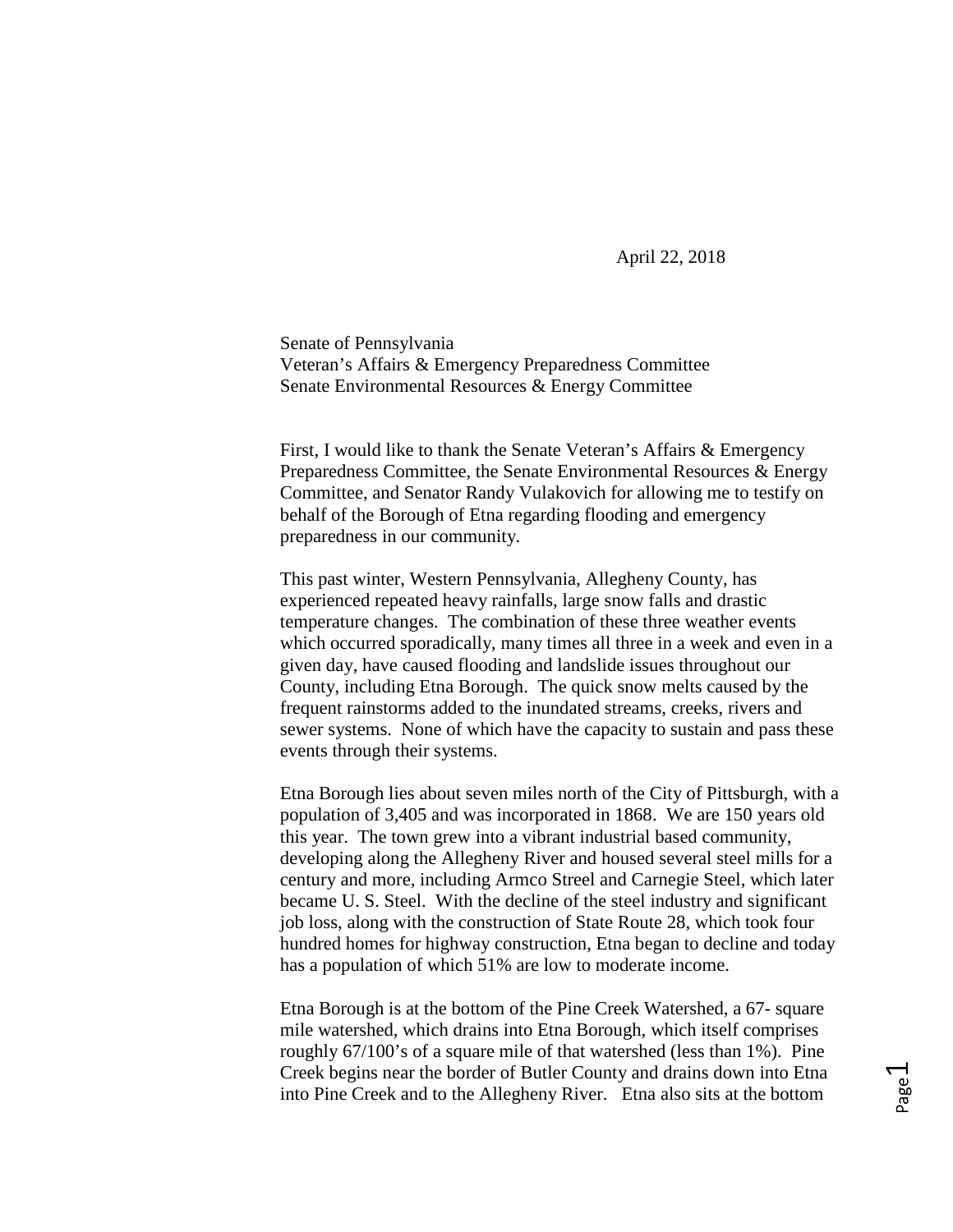of the sewershed, and one half of Shaler Township, one-fifth of Ross Township and portions of Indiana and O'Hara Townships sewer through our community in order to connect to the regional sewage treatment system, the Allegheny County Sanitary Authority. Heavy rain events cause capacity issues in both the watershed (Pine Creek and the Allegheny River) and sewershed systems (sanitary and storm sewers), causing overtopping of stream banks, overflows from both the combined sewer and sanitary sewers into the stream (Pine Creek), and the roadway flooding as the storm systems cannot take the flows as they are at capacity.

In the aftermath of Hurricane Ivan, on September 17, 2004, Western Pennsylvania sustained major flooding throughout the region, particularly hard hit was a large portion of Allegheny County. Etna Borough sustained major flooding with four hundred homes (25% of properties), two hundred of those sustaining first floor flooding. The Etna Municipal Complex, housing Police, Fire and Administration services, had seven feet of water in it, hindering emergency response to our citizens. While this was an extraordinary event, beyond a 100- year storm, the devastation was widespread and catastrophic. Rehabilitation costs to homes, business and municipal facilities, including roads, water and sewer systems, and streambank restoration was in the billions of dollars.

Shortly after immediate response for health, safety and welfare was provided, the Etna Emergency Management Committee meet to review our response to this emergency and where it had been lacking. Included in that assessment was our ability to communicate with residents and businesses on preparation, evacuation and response during the event. This, as well as having the ability to conduct water rescues with the proper equipment, were paramount in our review. Our volunteer Fire Department at the time, had row boats. I personally watched as firemen tried to reach a building where a man was trapped on the first floor, with the waters ever rising, and watched as the row boat was tossed about in huge waves with large pieces of floating debris, which included cars, telephone poles and garbage dumpsters. It was nothing short of a miracle that those firemen not only survived but were able to reach the building, break out a window and save the trapped man. Etna Borough immediately set out to secure a better means of communication and better equipment for our emergency responders. Through state grant funding, DCED, the borough acquired a jet ski for the fire department and an emergency radio station, AM Alert 1670 to aid us in communication during future events. Since that time our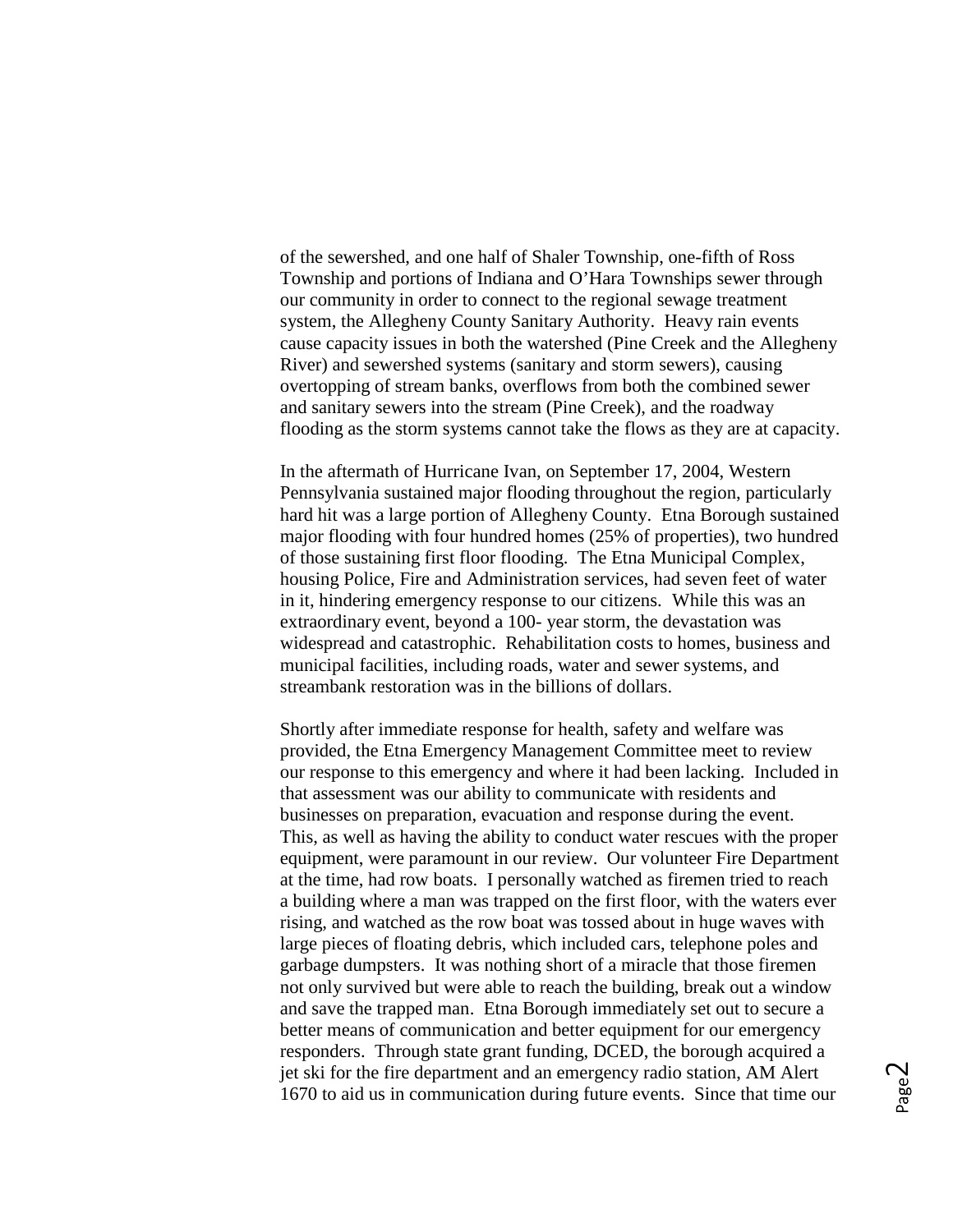community has invested millions of dollars, the majority being secured through various grant programs, including the Community Development Block Grant Program, FEMA/PEMA Hazard Mitigation funds, Growing Greener 319 funding and State Dept. of Community and Economic Development funds, for flood protection work, including providing the Allegheny Valley Railroad \$700,000.00 to raise a railroad bridge at a bottleneck in Pine Creek in Etna and for sewer rehabilitation and storm water improvement projects. All of which leads me to the point I would like to make and that is flood protection MUST be a proactive focus of our federal, state, county and local government. Currently, it is a REACTIVE approach when substantial damage has already occurred, including loss of life in many cases.

Earlier I mentioned that the Municipal Complex sustained seven feet of flood waters in the aftermath of Hurricane Ivan. Etna recognized that flooding would happen again and that it had an obligation to respond to its citizens when flooding occurred. Protecting the municipal complex was critical to that response process. We were able to secure Hazard Mitigation Funding to floodproof our municipal complex. This floodproofing consists of the installation of air-tight barriers around all windows and doors at the municipal police and administrative offices. We were able to apply for this funding, as this project was proposed in the Allegheny County Hazard Mitigation Plan by Etna Borough and included by Allegheny County. All communities in Allegheny County are able to participate in the planning and updates to the Hazard Mitigation Plan. Etna participated heavily and asked that this project be included.

This past winter, Etna has had to have those barriers installed on two occasions, due to the potential overtopping of Pine Creek, which reached levels not seen since Ivan. With the advancements in technology, the Borough has acquired a reverse 911 phone calling system, a cost of \$2,500.00 annually, which allows us to pre-record messages that within a total of twenty minutes can contact every home, business and cell phone within our community. Cell phones are added voluntarily as the base system comes from the regional (County) 911 data base. After Ivan, we also converted a fire siren, through FEMA recovery funds as the siren's motor burnt out during Ivan as no one could get to it due to the height of the flood waters, into an Emergency Response Siren and developed a Warning System whereby residents are informed that if they hear the siren, they are to tune into AM 1670 for emergency notifications. They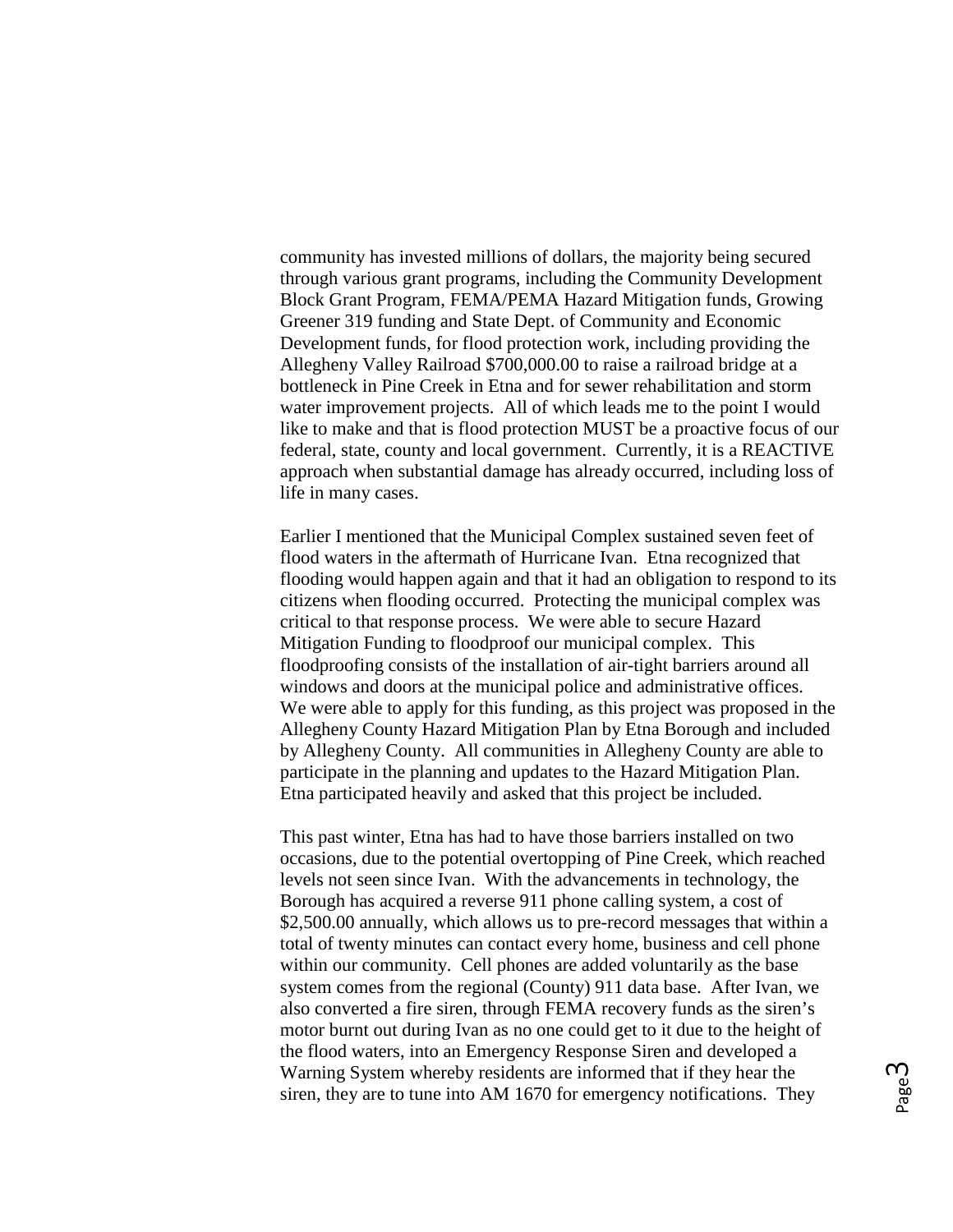are called in advance through the reverse 911 system informing them of precautions they need to take, which can include removing items from their basements and leaving the area to wait out the storm elsewhere. This entire system was practiced earlier last year, far in advance of the impending weather events and our residents greatly appreciated the test run and this helped them be prepared when we instituted the Warning System during several heavy storm events of the last year. Our residents are aware of levels within our waterways that trigger actions. They are reminded of this Warning System annually and when the waters rose this winter, they knew what they needed to do and what they could expect. All of these systems were used twice this past winter, historically, not the high flood prone season. Normally and traditionally spring was the season for worry – now any day, any season can see flooding.

We have worked closely with our neighbors in Pine Creek since Ivan through our Council of Governments, working on an Act 167 update for Pine Creek through the formation of the North Hills Council of Governments Stormwater Management Committee. I am the Chairperson of that Committee. We adopted the first multi-municipal Stormwater Management Ordinance across the state of Pennsylvania. These efforts have shown that regional communication and coordination can and will be successful. While these efforts have been fruitful, they are a far cry from the needs of the communities in addressing flooding and stormwater management to the degree necessary to adequately protect our citizenry and property. Funding and technical capacity is limited and stretched thin. Regional facilities need to be developed, funded, constructed and maintained. When I began my career at Etna Borough, flooding mostly occurred in downstream communities like Etna. That is not the case today. This past year saw frequent flooding of areas far upstream and far removed from Pine Creek. McKnight Road, as an example, flooded numerous times. This is a heavily built up, affluent shopping district, with little or no past instances of this level of flooding. The storm systems in place simply cannot handle the amount of runoff from these heavy rain events. Flood maps now include areas far removed from stream banks and natural floodplains. Regional facilities should be the focus of preventative action plans on the larger level to protect our most important assets, our citizens and the tax base of those communities, School Districts and Counties. They are vital to their continued operation.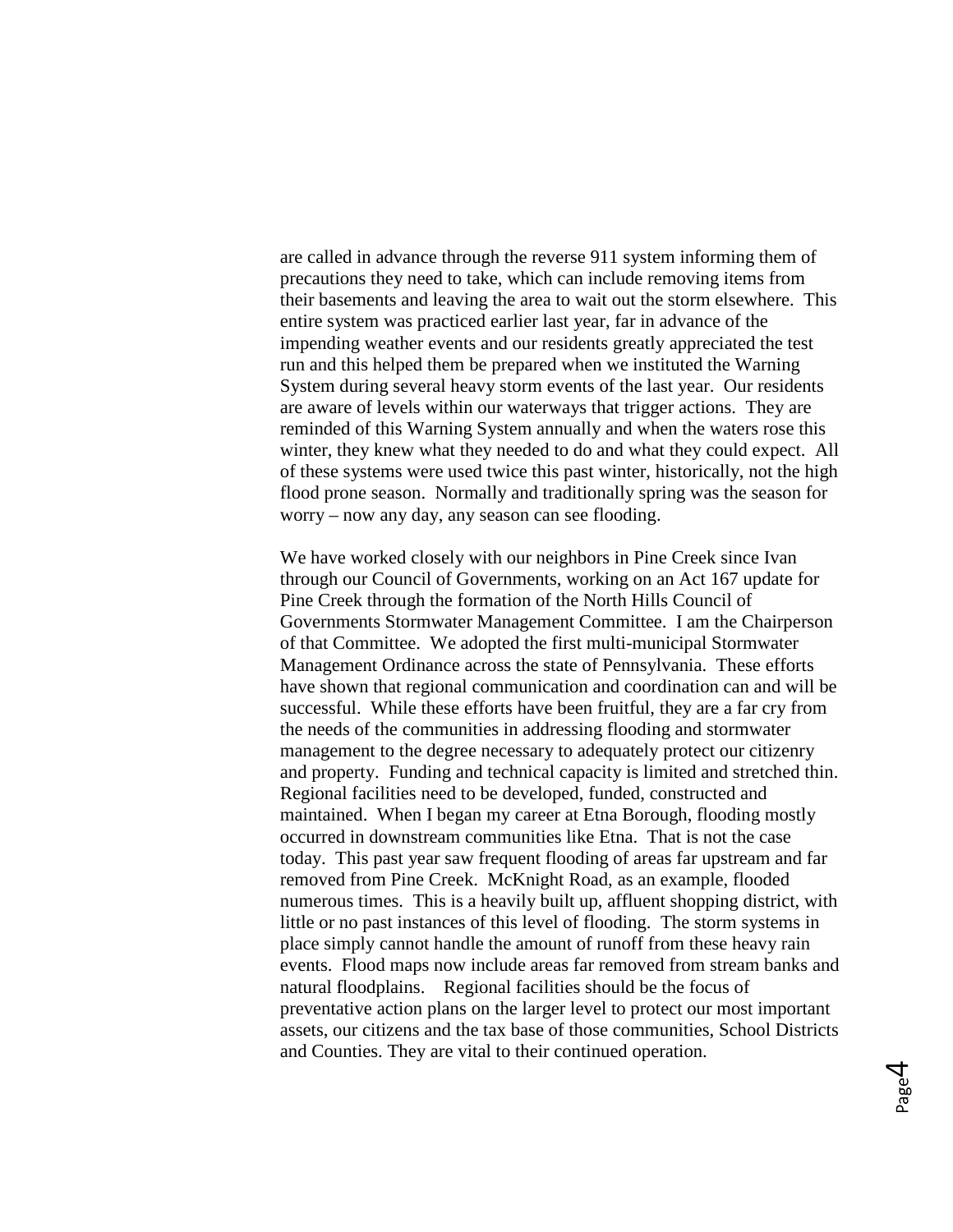Stream gauges have helped us have advance warning of impending disaster. They should be installed and monitored along all flood prone rivers and streams. Residents in Etna can log onto our website and look at the stream gauges that directly affect them during heavy rain falls. All emergency personnel have these gauge apps on their phones so that they can be monitored from anywhere. This should be standard for all. We direct residents on how to install this app on their phones so that they can monitor and be aware at any time and know when they need to begin preparing for the potential of flooding.

Many will say that the natural floodplains should be re-established. The issue with that is, the cost to demolish all those homes is exorbitant not to mention relocation costs. And where would they go? Traditionally homes located in these areas are far more affordable for people like teachers, nurses, postal workers, all vital to our society. They, too, are entitled to home ownership and the American dream. They have the ability to achieve that where property values are lower and more affordable. These are nice neighborhoods in our community, with good, hardworking people living there, contributing to our society in meaningful ways. It would be far cheaper to floodproof those homes or protect upstream then to tear them down and relocate people. As we relocate them, we just move the problems further upstream. FEMA and our own PEMA agencies are forced to react after events, when costs are incredible for reconstruction, rehabilitation and temporary housing. You can turn on the television almost any day and see flooding somewhere in our country with FEMA having to react to disaster after disaster; and not just flooding. We need a comprehensive approach, with everyone at the table to plan preventative actions plans and flood protection facility locations. Mitigation funding for acquisition cannot keep up with the amount of properties located within these zones, homes located there long before the advent of floodplain area establishment and flood insurance.

We need to incorporate a more holistic approach to development, including highway systems. Planning projects should be inclusive of the communities surrounding these projects to identify areas where stormwater and localized flooding is already an issue so that we aren't contributing to an existing problem. This should include technical experts like those at the Army Corps of Engineers, who deal with flood protection planning projects regularly so that features are built in at the time of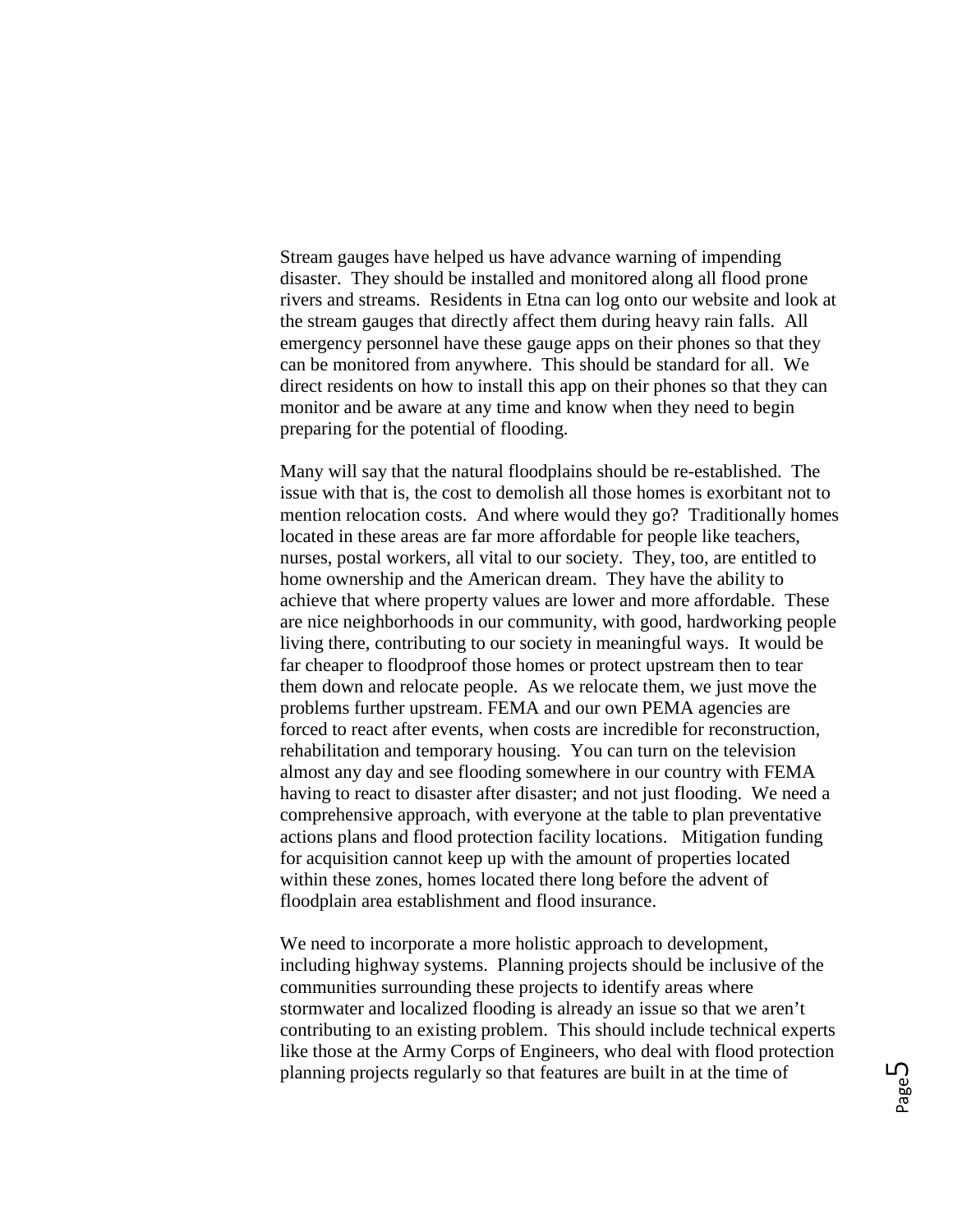construction to lessen and perhaps actually improve flooding and stormwater issues already prevalent in those areas.

Lastly, I would like to talk about the National Flood Insurance Program. Flood insurance rates have increased steadily over the last few years. This increase is expected to be 25% over the next five years. This is due to the repeal of a former "grandfathering clause" (part of the Stafford Act) which provided a discount on federal flood insurance policies to properties located in flood hazard areas (100-year flood zone) built **prior** to the establishment of the national flood insurance program. This increase is driving people from these homes. If your median income is \$50,000.00 or \$60,000.00, you may be able to afford a mortgage but flood insurance costs will prohibit that affordability. This drives people to other areas where affordable home ownership doesn't come with this price tag. This depletes the tax base of the community, School District and County. Not to mention bringing blight with the property abandonment. Blight brings a whole other set of dire circumstances to a community such as crime, drug abuse and disinvestment in the community. This taxes our emergency services even more. This helps NO ONE. The flood insurance program has not had a true overhaul in approach or in coordination with FEMA for decades. One is still a reactive based system and not tied to realistic means of mitigation or prevention; the other a means to recoup costs of the reactive actions through insurance premiums. Hard working home owners are paying exorbitant rates to help defray the cost of multi-million dollar, secondary costal homes. Please understand – they have that right to ownership of those properties but costs for rehabilitation after a coastal storm event incredible on these properties. One restoration could equal an entire block in an affordable neighborhood. Primary home ownership properties should not be paying the same rates as secondary, costal vacation homes. This drives home ownership reality out of the hands of hard working citizens and damages our own tax base in the process.